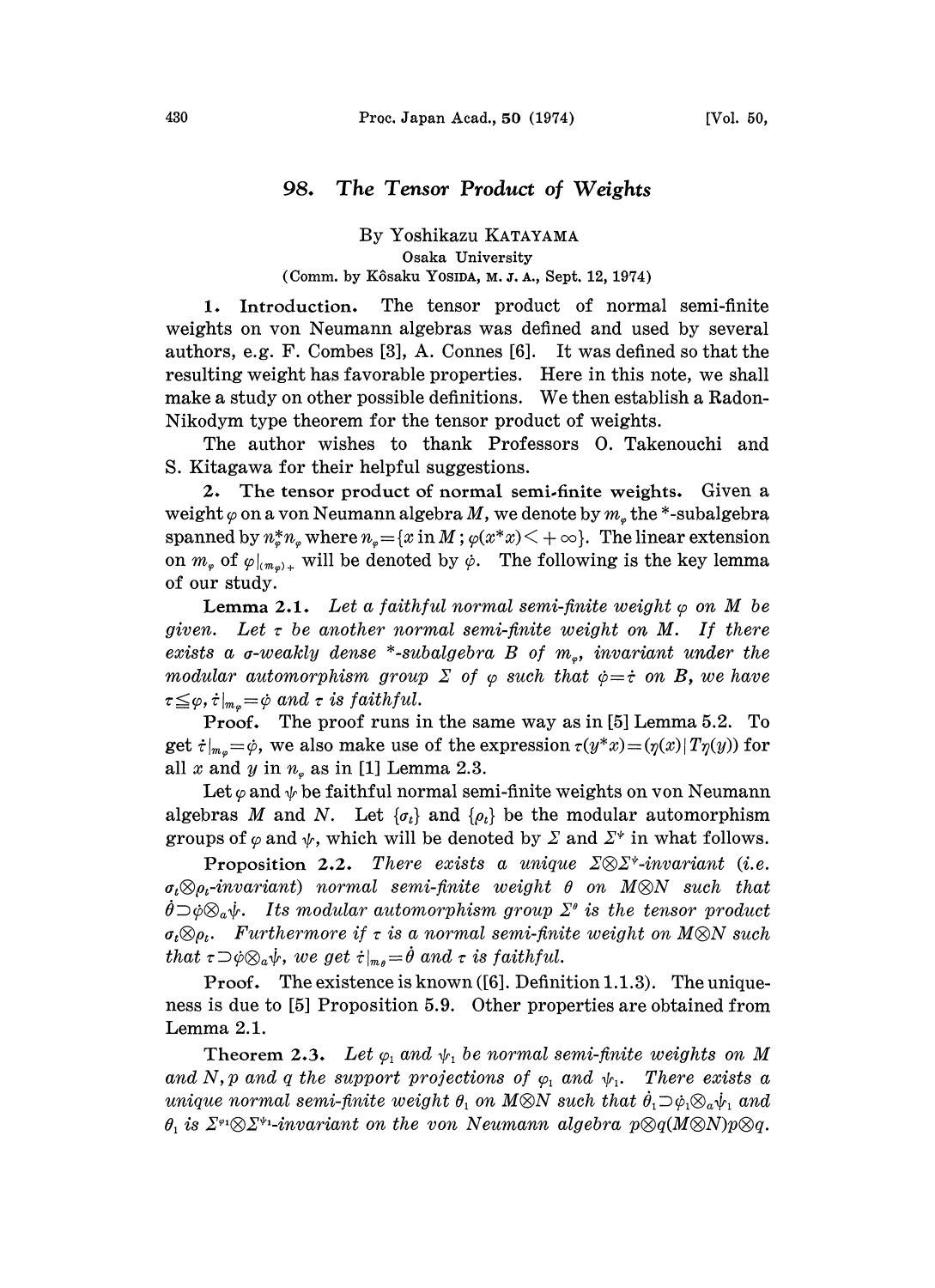Its modular automorphism group  $\Sigma^{q_1}$  on  $p \otimes q(M \otimes N)p \otimes q$  is  $\sigma_t^{q_1} \otimes \sigma_t^{q_1}$ . Furthermore for every normal weight  $\tau_1$  with  $\dot{\tau}_1 \supset \dot{\varphi}_1 \otimes_a \dot{\psi}_1$ , we get  $\dot{\tau}_1|_{m_{\theta_1}}$  $=\dot{\theta}$ , and its support projection is p $\otimes q$ .

Definition 2.4. The weight  $\theta_1$  obtained in Theorem 2.3 is called the tensor product of  $\varphi_1$  and  $\psi_1$ , which will be denoted by  $\varphi_1 \otimes \psi_1$ .

F. Combes has given the notion of strict semi-finiteness of a normal weight and has established that, given normal strictly semi-finite weights  $\varphi, \psi$  resp. on M, N resp., a unique normal strictly semi-finite weight can be constructed on  $M \otimes N$  as the tensor product of  $\varphi, \psi$ . This tensor product is nothing other than that which is obtained by our definition. The proof leans on the fact that our tensor product has some maximal property as shown in Theorem 2.3. Conversely, if  $\varphi$ and  $\psi$  are non-zero faithful normal semi-finite weights on M, N, and i<br>  $\varphi \otimes \psi$  is strictly semi-finite, then both  $\varphi$  and  $\psi$  are strictly semi-finite.<br> **3** The Bodon Nikodym, theorem, on the tensor, product  $\varphi \otimes \psi$  is strictly semi-finite, then both  $\varphi$  and  $\psi$  are strictly semi-finite.<br>3. The Radon-Nikodym theorem on the tensor product.

Theorem 3.1. Let  $\varphi$  and  $\psi$  be faithful normal semi-finite weights on M and N. Let  $\varphi_1$  and  $\psi_1$  be other normal semi-finite weights on M and N such that  $\varphi_1 = \varphi(h \cdot)$  and  $\psi_1 = \psi(k \cdot)$  where h and k are positive self-<br>adjoint operators affiliated with the subalgebras  $M^z$  and  $N^{z*}$  of fixed<br>points of M and N for  $\Sigma$  and  $\Sigma^*$  respectively. Then we get adjoint operators affiliated with the subalgebras  $M^z$  and  $N^{z*}$  of fixed points of M and N for  $\Sigma$  and  $\Sigma^*$  respectively. Then we get  $\varphi_1 \otimes \psi_1(\cdot) = \varphi \otimes \psi(h \otimes k \cdot)$ .

For the proof, we need the following definition and a lemma.

Definition 3.2. If h and h are positive self-adjoint operators on a Hilbert space H and  $\epsilon > 0$ , we put  $h_{\epsilon} = h(1+\epsilon h)^{-1}$ . We write  $h \leq k$  if  $h_{\epsilon} \leq k_{\epsilon}$  for some (and hence for any)  $\epsilon > 0$ . We say that a net  $\{h_i\}$  of positive self-adjoint operators increases to a self-adjoint  $h$  and write  $h_i\nearrow h$  if  $(h_i)_\ast\nearrow h_\ast$ . (See [5].)

Lemma 3.3. Let h (resp.  $k$ ) be a positive self-adjoint operator on a Hilbert space  $H_1$  (resp.  $H_2$ ). We get  $h_i \otimes k_i \nearrow h \otimes k$  when  $\delta \setminus 0, \epsilon \setminus 0$ .

Proof of Theorem 3.1. For each x in  $(m_{\nu_1})_+$  and y in  $(m_{\nu_1})_+$ , we have

 $\varphi_1(x) = \lim_{\epsilon} \varphi(h_{\epsilon} \cdot x), \qquad \psi_1(y) = \lim_{\delta} \psi(k_{\delta} \cdot y).$ 

By [5] Proposition 4.2 we have

 $h_{\epsilon}^{1/2} x h_{\epsilon}^{1/2}$  is in  $m_{\epsilon}$ ,  $k_{\epsilon}^{1/2} y k_{\epsilon}^{1/2}$  is in  $m_{\epsilon}$ for all  $\varepsilon > 0$ ,  $\delta > 0$ . Therefore

 $\varphi_1 \otimes \psi_1(x \otimes y) = \lim \varphi \otimes \psi(h_* \otimes k_* \cdot x \otimes y).$ 

$$
(\epsilon,\delta)
$$

By Lemma 3.3 and [5] Proposition 4.2 we get

 $\varphi_1 \otimes \psi_1(x \otimes y) = \varphi \otimes \psi(h \otimes k \cdot x \otimes y)$ 

for all  $x$  in  $(m_{\varepsilon_1})_*, y$  in  $(m_{\varepsilon_2})_*$ . By [5] Theorem  $4.6 \sigma_t^{\varepsilon_1 \otimes \psi_1}(\cdot) = (h^{it} \otimes h^{it}) \sigma_t$  $\otimes \sigma_t^*(\cdot) (h^{-it} \otimes k^{-it})$ . Therefore  $\varphi \otimes \psi(h \otimes k \cdot)$  is  $\sigma_t^{\varphi_1 \otimes \psi_1}$ -invariant on [h]  $\varphi[k](M\varphi N)[h]\varphi[k]$  where [h] and [k] are the range projections of h and k respectively.